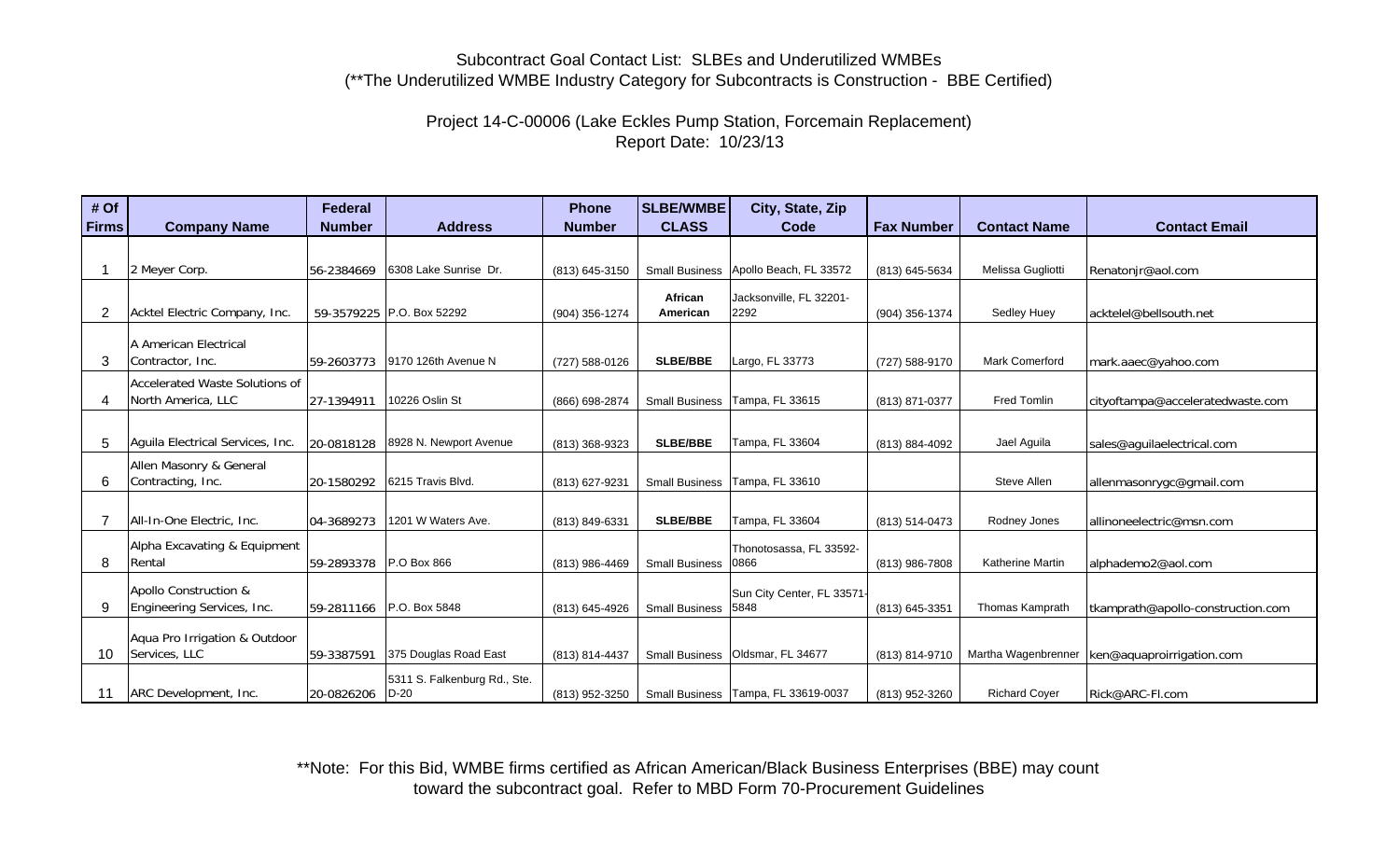# Project 14-C-00006 (Lake Eckles Pump Station, Forcemain Replacement) Report Date: 10/23/13

| # Of<br><b>Firms</b> | <b>Company Name</b>                                       | <b>Federal</b><br><b>Number</b> | <b>Address</b>                      | <b>Phone</b><br><b>Number</b> | <b>SLBE/WMBE</b><br><b>CLASS</b> | City, State, Zip<br>Code                 | <b>Fax Number</b> | <b>Contact Name</b>     | <b>Contact Email</b>              |
|----------------------|-----------------------------------------------------------|---------------------------------|-------------------------------------|-------------------------------|----------------------------------|------------------------------------------|-------------------|-------------------------|-----------------------------------|
|                      |                                                           |                                 |                                     |                               |                                  |                                          |                   |                         |                                   |
|                      |                                                           |                                 |                                     |                               |                                  |                                          |                   |                         |                                   |
| 12                   | Bailey's Lawn Care Service, Inc. 41-2229440               |                                 | 34742 Hillock Dr.                   | (352) 518-0045                |                                  | Small Business   Dade City, FL 33523     | (352) 518-0045    | Connie Cox              | baileyslawncare@centurylink.net   |
|                      | Baron's Landscaping Services,                             |                                 |                                     |                               |                                  |                                          |                   |                         |                                   |
| 13                   | Inc.                                                      |                                 | 65-0837654 P.O. Box 4047            | (813) 404-1509                |                                  | Small Business   Tampa, FL 33677         | (813) 476-6255    | Randy Conte             | baronslawncare@aol.com            |
| 14                   | Best Price Electric Service, LLC 27-1211988 P.O. Box 6516 |                                 |                                     |                               |                                  | Small Business   Seffner, FL 33583       | (813) 409-3154    | <b>Frank Fleites</b>    | BestPriceElectricServ@hotmail.com |
|                      |                                                           |                                 |                                     |                               |                                  |                                          |                   |                         |                                   |
| 15                   | Bio-Mass Tech, Inc.                                       | 59-3232185                      | 15212 SR 52                         | (727) 243-2200                |                                  | Small Business   Land O' Lakes, FL 34638 | (813) 996-7236    | James Griffin           | James@biomasstech.com             |
|                      |                                                           |                                 |                                     |                               | African                          | Ft. Lauderdale, FL 33310-                |                   |                         |                                   |
| 16                   | Brown & Brown Electric, Inc.                              |                                 | 59-2283934 6555 N.W. 9th Ave. S-205 | (954) 938-8986                | American                         | 5003                                     | (954) 938-9272    | Winston Brown           | winston@brownandbrownelectric.com |
|                      |                                                           |                                 | 4202 E. Martin Luther King          |                               |                                  |                                          |                   |                         |                                   |
| 17                   | <b>BUN Construction Co., Inc.</b>                         | 59-3362663                      | Blvd.                               | (813) 931-8270                | SLBE/BBE                         | Tampa, FL 33610                          | (813) 931-9185    | <b>Bart Nwagbuo</b>     | bunconstruction@tbdsl.net         |
|                      | <b>Cardinal Landscaping Services</b>                      |                                 |                                     |                               |                                  |                                          |                   |                         |                                   |
| 18                   | of Tampa, Inc.                                            | 59-3394554                      | 817 E. Okaloosa Ave.                | (813) 915-9696                |                                  | Small Business   Tampa, FL 33604         | (813) 915-9695    | <b>Mark Mantei</b>      | Mike@cardinallandscape.com        |
|                      |                                                           |                                 |                                     |                               |                                  |                                          |                   |                         |                                   |
| 19                   | Castco Construction, Inc.                                 | 59-2548614                      | 9001 126th Ave. North               | (727) 585-4714                |                                  | Small Business   Largo, FL 33773         | (727) 585-5091    | <b>Israel Castro</b>    | cconstr@tampabay.rr.com           |
|                      | Charlie Brown's Hauling &                                 |                                 |                                     |                               |                                  |                                          |                   |                         |                                   |
| 20                   | Demolition, Inc.                                          |                                 | 20-1874672 P.O. Box 1178            | (352) 521-0482                | <b>SLBE/BBE</b>                  | Dade City, FL 33526                      | (352) 521-5915    | Charlie Brown           | Charliewbrown@aol.com             |
|                      | Chet Netherly, LLC d/b/a                                  |                                 |                                     |                               |                                  |                                          |                   |                         |                                   |
| 21                   | Anything in Concrete                                      | 20-3926235                      | 246 W Canal Drive                   | (727) 945-7035                | <b>Small Business</b>            | Palm Harbor, FL 34684                    | (727) 934-0568    | <b>Chet Netherly</b>    | netherlyWCAN@aol.com              |
| 22                   | City Wide Paving, LLC                                     | 27-0559624                      | 2508 N. 32nd St.                    | (813) 325-4250                | <b>SLBE/BBE</b>                  | Tampa, FL 33605                          | (813) 849-1723    | <b>Reginald Young</b>   | citywidepavingcwp@yahoo.com       |
| 23                   | CMK Construction, Inc.                                    | 20-1609262                      | 2053 Mountain Ash Way               | (727) 243-9234                | <b>Small Business</b>            | New Port Richey, FL<br>34655             | (727) 848-2026    | <b>Manuel Kavouklis</b> | manny@cmkconstructioninc.com      |
|                      |                                                           |                                 |                                     |                               |                                  |                                          |                   |                         |                                   |
| 24                   | Cordova Transport Inc                                     |                                 | 27-2503834 2811 N. 62nd St          | (813) 248-6524                |                                  | Small Business   Tampa, FL 33619         | (813) 248-6539    | Michael Cordova         | cordovatransport@aol.com          |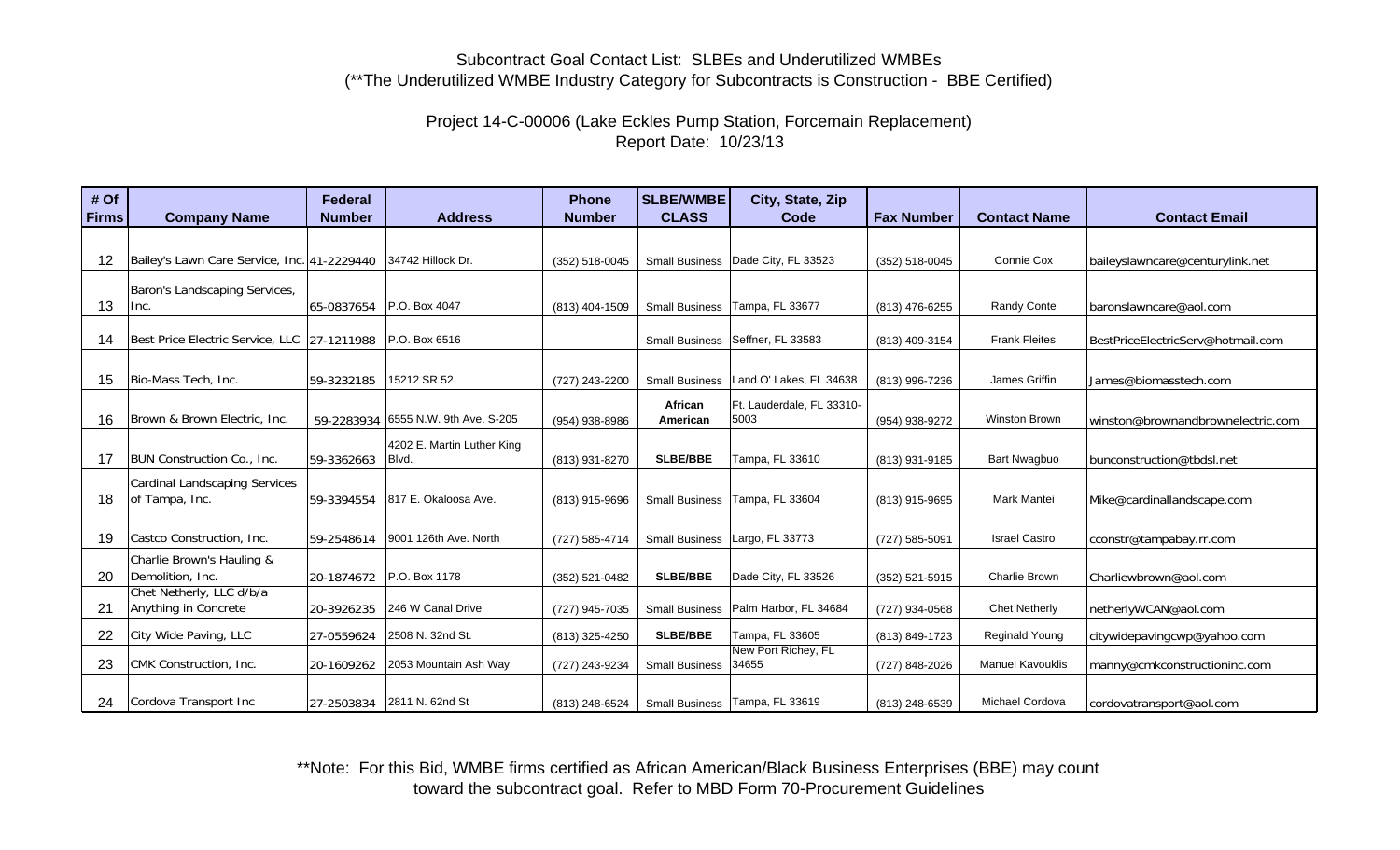# Project 14-C-00006 (Lake Eckles Pump Station, Forcemain Replacement) Report Date: 10/23/13

| # Of<br><b>Firms</b> | <b>Company Name</b>                         | Federal<br><b>Number</b> | <b>Address</b>                      | <b>Phone</b><br><b>Number</b> | <b>SLBE/WMBE</b><br><b>CLASS</b> | City, State, Zip<br>Code              | <b>Fax Number</b> | <b>Contact Name</b>    | <b>Contact Email</b>         |
|----------------------|---------------------------------------------|--------------------------|-------------------------------------|-------------------------------|----------------------------------|---------------------------------------|-------------------|------------------------|------------------------------|
|                      | Cousins Electrical Contracting,             |                          |                                     |                               |                                  |                                       |                   |                        |                              |
| 25                   | Inc.                                        | 20-1736062               | P. O. Box 320534                    | (813) 907-5323                |                                  | Small Business   Tampa, FL 33679      | (813) 994-1047    | <b>Marilee Cousins</b> | couselec@aol.com             |
| 26                   | Crevello Electric, Inc.                     | 59-3559003               | 3305 N. Stanley Rd.                 | (813) 986-6106                |                                  | Small Business   Plant City, FL 33565 | (813) 986-9633    | <b>Bill Crevello</b>   | crevelloelectric@gmail.com   |
|                      |                                             |                          |                                     |                               | African                          |                                       |                   |                        |                              |
| 27                   | Denson Construction, Inc.                   |                          | 59-3571944 P.O. Box 3081            | (863) 709-1001                | American                         | Plant City, FL 33564                  | (863) 709-1071    | Ralph (Pete) Denson    | Pete@denson-construction.com |
| 28                   | DRD Enterprises, LLC                        | 20-4675317               | 4104 Yellowwood Dr.                 | (813) 476-9933                | <b>SLBE/BBE</b>                  | Valrico, FL 33594                     | (866) 850-1332    | Devon Deenah           | ddeenah@drdenterprise.com    |
| 29                   | E.S. Concrete Services, Inc.                | 59-3119582               | 726 East Harbor Dr. South           | (727) 821-5029                | <b>SLBE/BBE</b>                  | St. Petersburg, FL 33705              | (727) 821-5029    | Enoris Sly             | enorisslysr@yahoo.com        |
| 30                   | Ed's Lawn & Landscaping, Inc. 59-3239828    |                          | P.O. Box 130744                     | (813) 254-8499                |                                  | Small Business   Tampa, FL 33681      | (813) 250-3779    | Susan Breit            | edslawn@verizon.net          |
| 31                   | <b>Electrical Handyman Services</b>         | 27-2406369               | 7046-B West Hillsborough Ave        | (813) 901-8185                |                                  | Small Business   Tampa, FL 33634      | (813) 884-5060    | Jose Cruz              | ehs915@aol.com               |
| 32                   | Florida Wrecking And Salvage,<br><b>LLC</b> | 20-4556471               | 8814 Honeywell Rd.                  | (813) 741-0405                | <b>Small Business</b>            | Gibsonton, FL 33534                   | (813) 741-0415    | <b>Francis Redmond</b> | flwrecking@verizon.net       |
| 33                   | Fresh Start Development, Inc.               |                          | 20-3857845 P.O. Box 310592          | (813) 758-5345                | <b>SLBE/BBE</b>                  | Tampa, FL 33680                       | (813) 333-5949    | Katina McClinton       | freshstartdevelop@yahoo.com  |
| 34                   | Gaylord / Miller Electric Corp              | 59-1631953               | 602 North Oregon Avenue             | (813) 254-4681                | <b>Small Business</b>            | Tampa, FL 33606                       | (813) 254-9473    | James A. Tepper        | james.gmelectric@verizon.net |
| 35                   | Gibbs Properties, LLC                       | 43-2117741               | 17633 Gunn Hwy #236                 | (727) 376-4465                | <b>Small Business</b>            | Odessa, FL 33556                      | (813) 425-0455    | <b>Bill Gibbs</b>      | gmiservices@msn.com          |
| 36                   | Howard Sealcoating & Land<br>Clearing       | 65-0802138               | 1911N. 57th St                      | (305) 693-8972                | <b>SLBE/BBE</b>                  | Tampa, FL 33619                       | (305) 693-8985    | Leroy Howard           | Ihoward@asphaltfl.com        |
| 37                   | J M J Hauling, Inc.                         | 32-0270935               | 8209 69th St E                      | (917) 544-9741                | <b>Small Business</b>            | Palmetto, FL 34221                    | (941) 721-6932    | Bachu Maniram          | mvachu@tampabay.rr.com       |
| 38                   | JBC Builders & Electric, Inc.               | 08-0054484               | 5001 N. Nebraska Avenue,<br>Suite A | (813) 232-5000                |                                  | Small Business   Tampa, FL 33603      | (813) 232-3555    | <b>Gerald Martinez</b> | jbc@tampabay.rr.com          |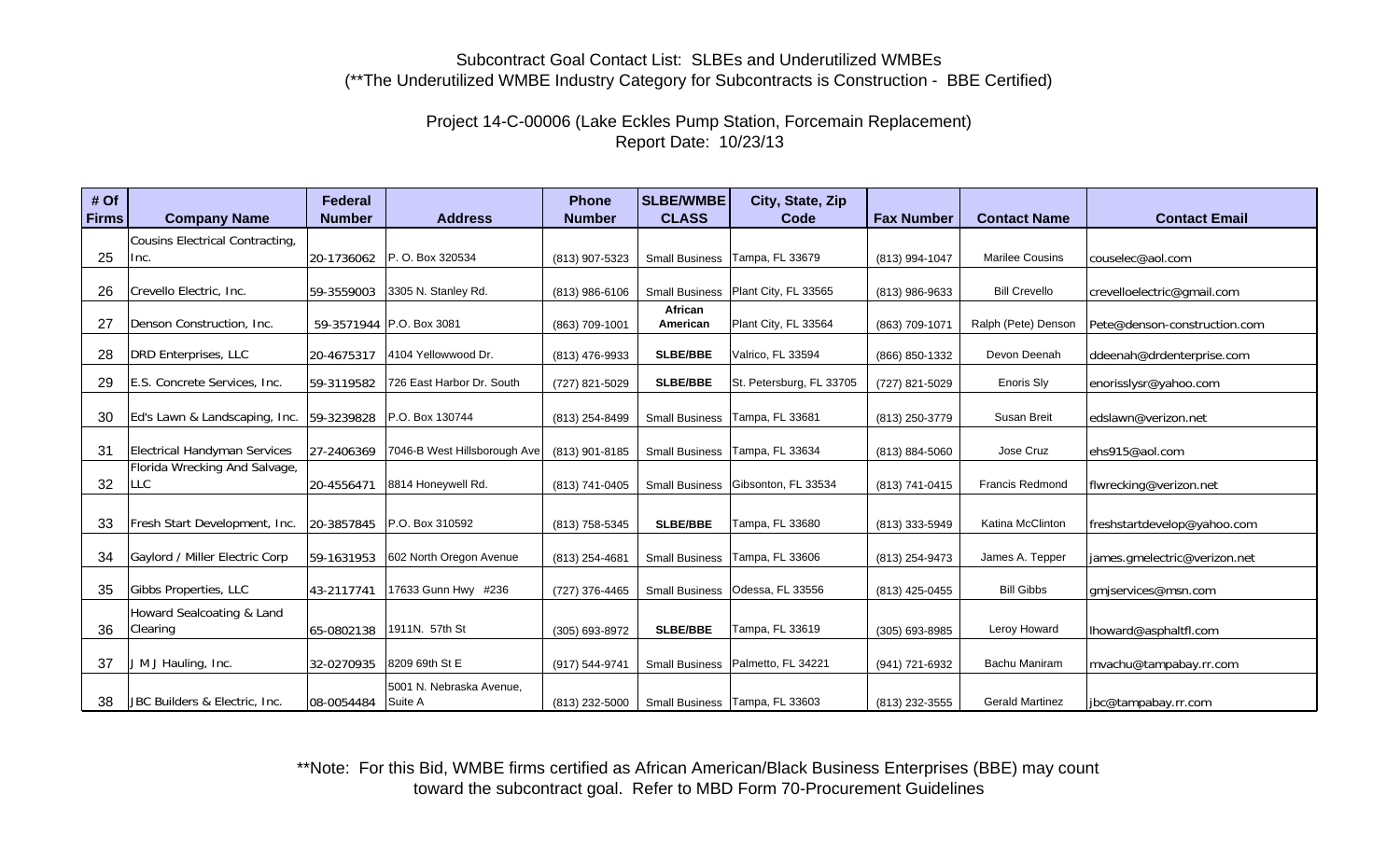# Project 14-C-00006 (Lake Eckles Pump Station, Forcemain Replacement) Report Date: 10/23/13

| # Of<br><b>Firms</b> | <b>Company Name</b>                          | <b>Federal</b><br><b>Number</b> | <b>Address</b>                                   | <b>Phone</b><br><b>Number</b> | <b>SLBE/WMBE</b><br><b>CLASS</b> | City, State, Zip<br>Code                 | <b>Fax Number</b> | <b>Contact Name</b>   | <b>Contact Email</b>            |
|----------------------|----------------------------------------------|---------------------------------|--------------------------------------------------|-------------------------------|----------------------------------|------------------------------------------|-------------------|-----------------------|---------------------------------|
|                      |                                              |                                 |                                                  |                               |                                  |                                          |                   |                       |                                 |
| 39                   | JDP Electric, Inc.                           | 59-3511620                      | 6600 N. Florida Avenue                           | (813) 234-4004                |                                  | Small Business Tampa, FL 33604           | (813) 236-0394    | Jeffrey Priede        | jdpinc@tampabay.rr.com          |
| 40                   | JMJ Site Development, Inc.                   | 27-3413832                      | P.O. Box 1095                                    | (813) 927-2484                |                                  | Small Business   Lithia, FL 33547        |                   | Jeff Joaquin          | imjsitedevelopment@gmail.com    |
| 41                   | Johar's Landscaping<br>Management, Inc.      | 45-2470169                      | P.O. Box 1682 5711 N. 50th<br>St Tampa, FI 33610 | (727) 544-8029                | SLBE/BBE                         | Pinellas Park, FL 33781                  | (727) 544-8029    | Johar Austin          | MasterSlope@gmail.com           |
| 42                   | John Varrati, LLC d/b/a<br>Magnum Demolition | 27-2161968                      | 1720 Surrey Trail                                | (813) 938-1818                | <b>Small Business</b>            | Wimauma, FL 33598                        | (813) 260-3725    | John Varrati          | magnumdemo@live.com             |
| 43                   | Johnson's Excavation &<br>Services, Inc.     | 59-3031174                      | 1706 East Trapnell Road                          | (813) 752-7097                |                                  | Small Business   Plant City, FL 33566    | (813) 719-9052    | Donathan Johnson      | sales@jescontracting.com        |
| 44                   | Jungle Scapes                                | 26-2517542                      | 1717 E. Busch Blvd., Suite<br>1101               | (813) 516-9950                | <b>Small Business</b>            | Tampa, FL 33626                          | (813) 902-7221    | Hulsey Ebanks, Jr.    | info@jungle-scapes.com          |
| 45                   | Kilgore Construction, LLC                    | 26-3771464                      | 11697 Walsingham Rd.                             | (727) 755-2294                |                                  | Small Business   Largo, FL 33778         | (727) 581-5724    | Harold Kilgore        | jo@kilgorellc.com               |
| 46                   | Larsen Civil Construction LLC                | 20-3567884                      | 10456 66th Street                                | (727) 547-8100                |                                  | Small Business   Pinellas Park, FL 33782 | (727) 547-8101    | Benjamin Larsen       | liim@larsencivil.com            |
| 47                   | Logistical Transportation Co.,<br>Inc.       |                                 | 59-1988061 P.O. Box 40001                        | (904) 764-3219                | African<br>American              | Jacksonville, FL 32203-<br>0001          | (904) 766-2446    | Marion Graham, Jr.    | mgraham@logistical-company.com  |
| 48                   | L.S. Curb Service, Inc.                      |                                 | 59-3252745 4206 James L. Redman Pkwy             | (813) 737-1524                | African<br>American              | Plant City, FL 33567                     | (813) 650-8654    | <b>Leaford Shakes</b> | Ishakes@tampabay.rr.com         |
| 49                   | Manatee Electric, Inc.                       | 59-3454485                      | 845 Thompson Road                                | (813) 645-7000                | Small Business   Lithia, FL FI   |                                          | (813) 654-7568    | John Babuka           | john@reliableelectricusa.com    |
| 50                   | Mandy Electric, Inc.                         | 59-2914874                      | 9353 E. Fowler Ave.                              | (813) 264-9234                | <b>Small Business</b>            | Thonotosassa, FL 33592                   | (813) 333-9701    | Armando Hernandez     | Ihernandez@mandyselectric.com   |
| 51                   | Manes Trucking, Inc.                         | 59-3594014                      | 5812 Imperial Key                                | (813) 475-4466                | <b>Small Business</b>            | Tampa, FL 33615                          | (813) 475-4466    | Amelia Manes          | manestrucking22@tampabay.rr.com |
| 52                   | Mar Supply Co.                               | 27-0206845 2851 8th St.         |                                                  | (941) 286-3240                |                                  | Small Business   Englewood, FL 34224     | (941) 214-8215    | Raul Corona           | info@marsupplyco.com            |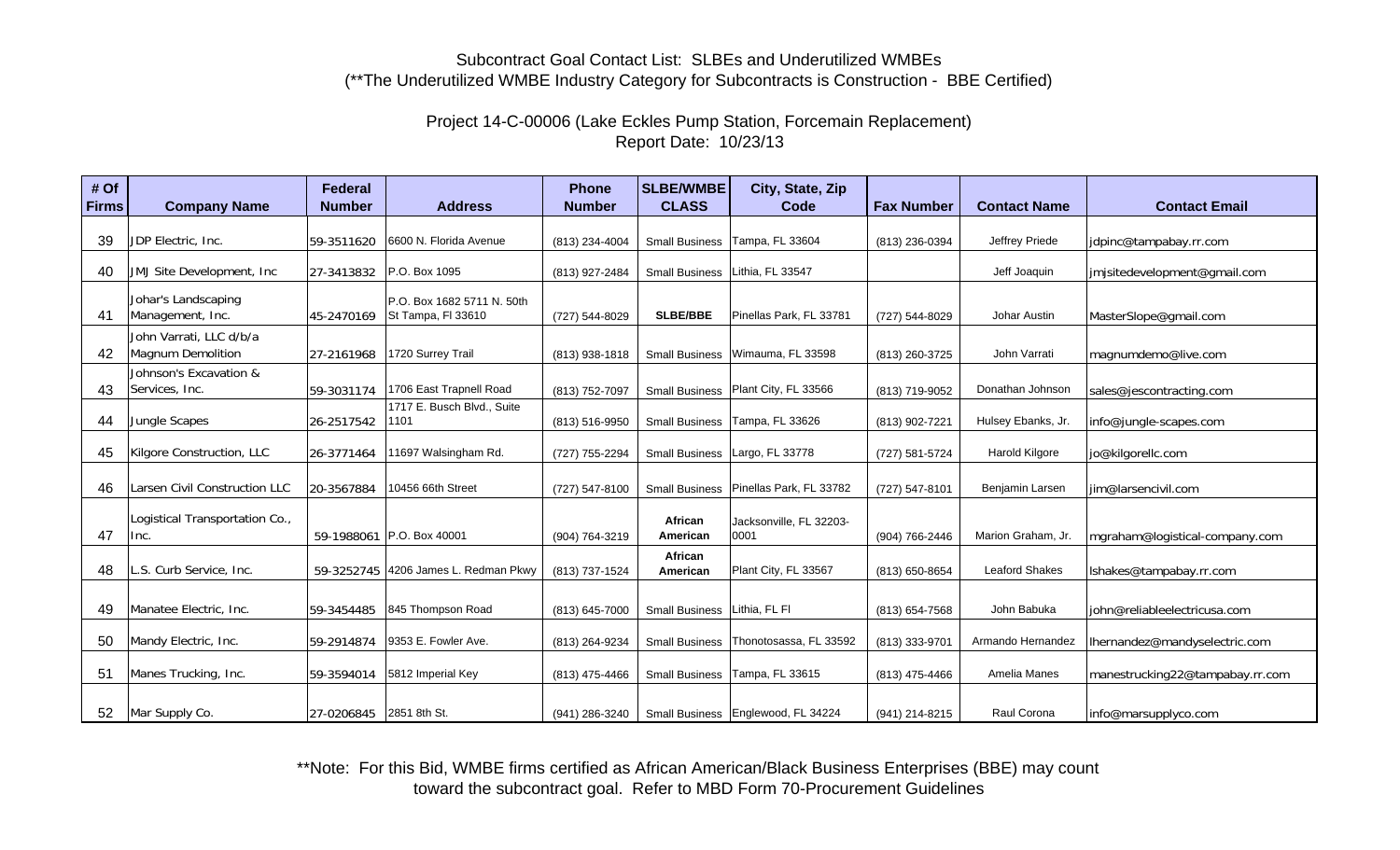# Project 14-C-00006 (Lake Eckles Pump Station, Forcemain Replacement) Report Date: 10/23/13

| # Of  |                                           | <b>Federal</b> |                                          | <b>Phone</b>   | <b>SLBE/WMBE</b>      | City, State, Zip                  |                   |                          |                                 |
|-------|-------------------------------------------|----------------|------------------------------------------|----------------|-----------------------|-----------------------------------|-------------------|--------------------------|---------------------------------|
| Firms | <b>Company Name</b>                       | <b>Number</b>  | <b>Address</b>                           | <b>Number</b>  | <b>CLASS</b>          | Code                              | <b>Fax Number</b> | <b>Contact Name</b>      | <b>Contact Email</b>            |
|       | Mend It Asphalt & Concrete                |                |                                          |                |                       |                                   |                   |                          |                                 |
| 53    | Services, Inc.                            | 59-3274522     | 4915 15th Avenue South                   | (727) 327-7784 |                       | Small Business Gulfport, FL 33707 | (727) 327-4504    | <b>Robert Mendez</b>     | menditasphaltconcrete@yahoo.com |
|       |                                           |                |                                          |                |                       |                                   |                   |                          |                                 |
| 54    | McFarlane Landscaping, Inc.               | 45-5137361     | 2900 University Square Drive,<br>Apt. 65 | (813) 244-9044 | African<br>American   | Tampa, FL 33612                   | (813) 345-2133    | <b>Brian Mcfarlane</b>   | McfarlaneLandscaping@gmail.com  |
|       |                                           |                |                                          |                |                       |                                   |                   |                          |                                 |
|       |                                           |                |                                          |                | African               |                                   |                   |                          |                                 |
| 55    | <b>MIMS Construction Company</b>          |                | 59-3442318 P.O. Box 681554               | (407) 298-6936 | American              | Orlando, FL 32868-1554            | (407) 290-1217    | Lyndell Mims             | lyndell1111@cs.com              |
|       |                                           |                |                                          |                |                       |                                   |                   |                          |                                 |
| 56    | Morelli Landscaping, Inc                  | 59-1877993     | 4855 162nd Avenue North                  | (727) 535-6263 | <b>Small Business</b> | Clearwater, FL 33762              | (727) 536-6855    | Joe Morelli              | vimorelli@tampabay.rr.com       |
|       | Nelson's Tree Farm and                    |                |                                          |                |                       |                                   |                   |                          |                                 |
| 57    | Nursery, Inc.                             | 59-3404710     | 19139 Geraci Rd.                         | (813) 917-6608 | <b>Small Business</b> | Lutz, FL 33549                    | (813) 350-9139    | <b>Kimberly Martinez</b> | kimberly.martinez33@gmail.com   |
|       |                                           |                | P.O. Box 292873 6441 Eureka              |                |                       |                                   |                   |                          |                                 |
| 58    | NPC Mowing & Landscaping                  | 03-0555858     | Springs Road                             | (813) 967-4386 | <b>Small Business</b> | Tampa, FL 33687-2873              | (352) 668-3295    | John Woodhouse           | Jwoodho793@aol.com              |
|       |                                           |                | 13014 N. Dale Mabry Hwy,                 |                |                       |                                   |                   |                          |                                 |
| 59    | Ortzak Technology, LLC                    | 45-4837502     | Suite 623                                | (813) 961-6023 |                       | Small Business   Tampa, FL 33618  | (813) 961-6023    | Daniel Castro            | dcastro@ortzak.com              |
|       |                                           |                |                                          |                |                       |                                   |                   |                          |                                 |
| 60    | P & L Cleaning Service                    | 59-3759542     | 5508 North 50th Street                   | (813) 850-2028 | <b>SLBE/BBE</b>       | Tampa, FL 33610                   | (813) 623-3936    | <b>Patrick Lewis</b>     | lewispat4u@aol.com              |
|       | Paragon Building Contractors,             |                |                                          |                | African               |                                   |                   |                          |                                 |
| 61    | Inc.                                      | 59-2464751     | 1201 W. Waters Ave.                      | (813) 935-1600 | American              | Tampa, FL 33604                   | (813) 932-1108    | Al Davis                 | paragonb@tampabay.rr.com        |
|       |                                           |                |                                          |                |                       |                                   |                   |                          |                                 |
| 62    | Par Development Partners, Inc. 20-5657414 |                | 10002 Forest Hills Dr                    | (813) 374-2856 | <b>SLBE/BBE</b>       | Tampa, FL 33612                   | (866) 594-2505    | Yancy Wilson             | ydwilson@aol.com                |
|       |                                           |                |                                          |                |                       |                                   |                   |                          |                                 |
| 63    | Parking Lot Striping Service              | 59-1522393     | P.O. Box 11005                           | (813) 623-1454 | <b>Small Business</b> | Tampa, FL 33680                   | (813) 664-0140    | Fernando Llop            | lindaplss@aol.com               |
|       | Paynes Environmental Services,            |                |                                          |                |                       |                                   |                   |                          |                                 |
| 64    | LLC                                       | 27-1037046     | 1311 Us Hwy 301 S.                       | (813) 677-6822 |                       | Small Business   Tampa, FL 33619  | (813) 467-9029    | Annette Payne            | paynestrees@cs.com              |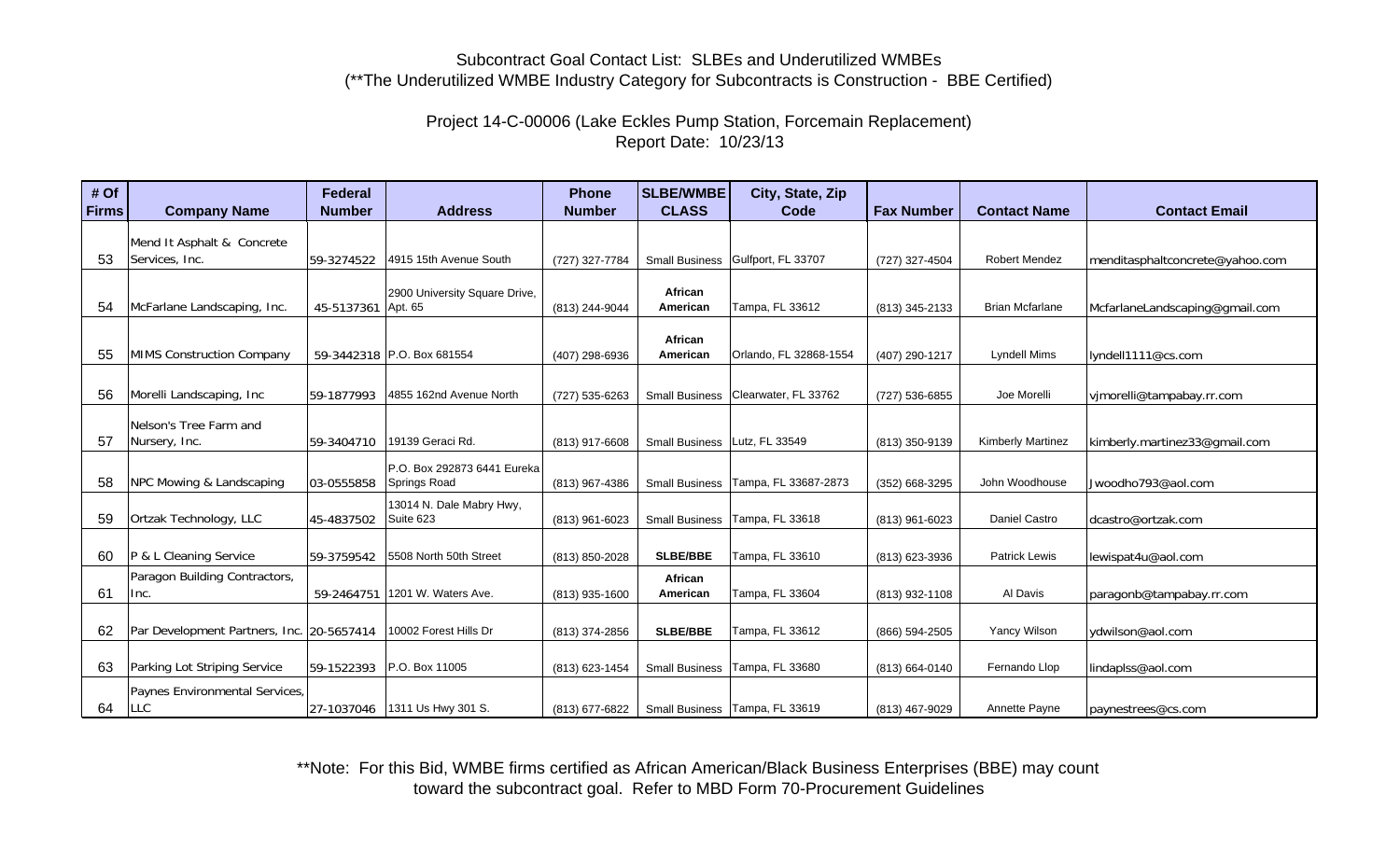# Project 14-C-00006 (Lake Eckles Pump Station, Forcemain Replacement) Report Date: 10/23/13

| # Of         |                                       | <b>Federal</b> |                                        | <b>Phone</b>   | <b>SLBE/WMBE</b>      | City, State, Zip                        |                   |                          |                                   |
|--------------|---------------------------------------|----------------|----------------------------------------|----------------|-----------------------|-----------------------------------------|-------------------|--------------------------|-----------------------------------|
| <b>Firms</b> | <b>Company Name</b>                   | <b>Number</b>  | <b>Address</b>                         | <b>Number</b>  | <b>CLASS</b>          | Code                                    | <b>Fax Number</b> | <b>Contact Name</b>      | <b>Contact Email</b>              |
| 65           | Powell Concrete, LLC                  | 83-0467921     | 1410 Swift Ct.                         | (863) 438-4454 | <b>SLBE/BBE</b>       | Kissimmee, FL 34759                     | (863) 496-1227    | <b>Earl Powell</b>       | powellconcrete1@yahoo.com         |
| 66           | Prime Electric, LLC                   | 20-1137443     | 1229 W. Main St                        | (352) 728-5966 | African<br>American   | Leesburg, FL 34748                      | (352) 728-5921    | Wylie Hamilton           | wylie@primeelectricllc.net        |
| 67           | <b>Professional Property Services</b> | 59-1341451     | 10105 11th Street North                | (813) 972-4057 | <b>SLBE/BBE</b>       | Tampa, FL 33612                         | (813) 971-0882    | <b>Hyacinth Robinson</b> | paulrobinson22@msn.com            |
| 68           | Ralph A. Philbrook, III LLC           | 61-1460231     | 3316 Bainbridge Dr.                    | (727) 847-3766 | <b>Small Business</b> | Holiday, FL 34691                       | (727) 845-3567    | Ralph Philbrook III      | philbrook3llc@aol.com             |
| 69           | Reich Construction Services,<br>Inc.  | 59-3557617     | P.O. Box 1047                          | (727) 235-1460 | <b>Small Business</b> | Largo, FL 33779-1047                    |                   | Mary-Irene Reich         | mimi.reich@yahoo.com              |
| 70           | <b>Rhythms Electric Corporation</b>   | 27-3150153     | 433 37th Ave NE                        | (727) 460-8779 |                       | Small Business St. Petersburg, FL 33704 |                   | <b>Mathew Krchmar</b>    | rhythmselectric@me.com            |
| 71           | Romero & Gray Electric, Inc.          | 57-1164017     | 6001 Johns Rd.                         | (813) 881-1876 | <b>SLBE/BBE</b>       | Tampa, FL 33634                         | (813) 249-4840    | Alfredo Romero           | mgray@rg-electric.com             |
| 72           | Sabrina's Trucking, LLC               | 59-3284380     | P.O. Box 992                           | (813) 629-7210 | <b>SLBE/BBE</b>       | Mango, FL 33550                         | (813) 627-9094    | Nathaniel Johnson        | jtrucker151@aol.com               |
| 73           | Sentry Barricades, Inc.               | 59-3590342     | P.O. Box 3647<br>820 Creative Drive    | (863) 682-7098 | <b>SLBE/BBE</b>       | Lakeland, FL 33802                      | (863) 680-9901    | Darryl Talley            | admin@sentryb.com                 |
| 74           | <b>SJM Electric Corporation</b>       | 20-4183090     | 333 North Falkenburg Rd,<br>Suite B201 | (813) 684-7459 | <b>Small Business</b> | Tampa, FL 33619                         | (813) 654-0420    | Scott Mroczkowski        | tami@simelectric.com              |
| 75           | Slentz Electric, Inc.                 | 59-1996013     | 1202 Gary Ave                          | (941) 722-9227 | <b>Small Business</b> | Ellenton, FL 34222                      | (941) 722-3318    | George Perry             | georgeperry2@gmail.com            |
| 76           | Sterling Silver Scape & Sod,<br> Inc. |                | 59-3171150 P.O. Box 450459             | (407) 846-3225 | African<br>American   | Kissimmee, FL 34745                     | (407) 846-3207    | <b>Sterling Blake</b>    | jar@sterlingsilverlandscaping.com |
| 77           | Suarez Grading Enterprises,<br> Inc.  |                | 84-1681751 P.O. Box 89579              | (813) 663-9037 |                       | Small Business   Tampa, FL 33689        | (813) 620-4158    | Pedro Suarez             | l.martinez@suarezgrading.com      |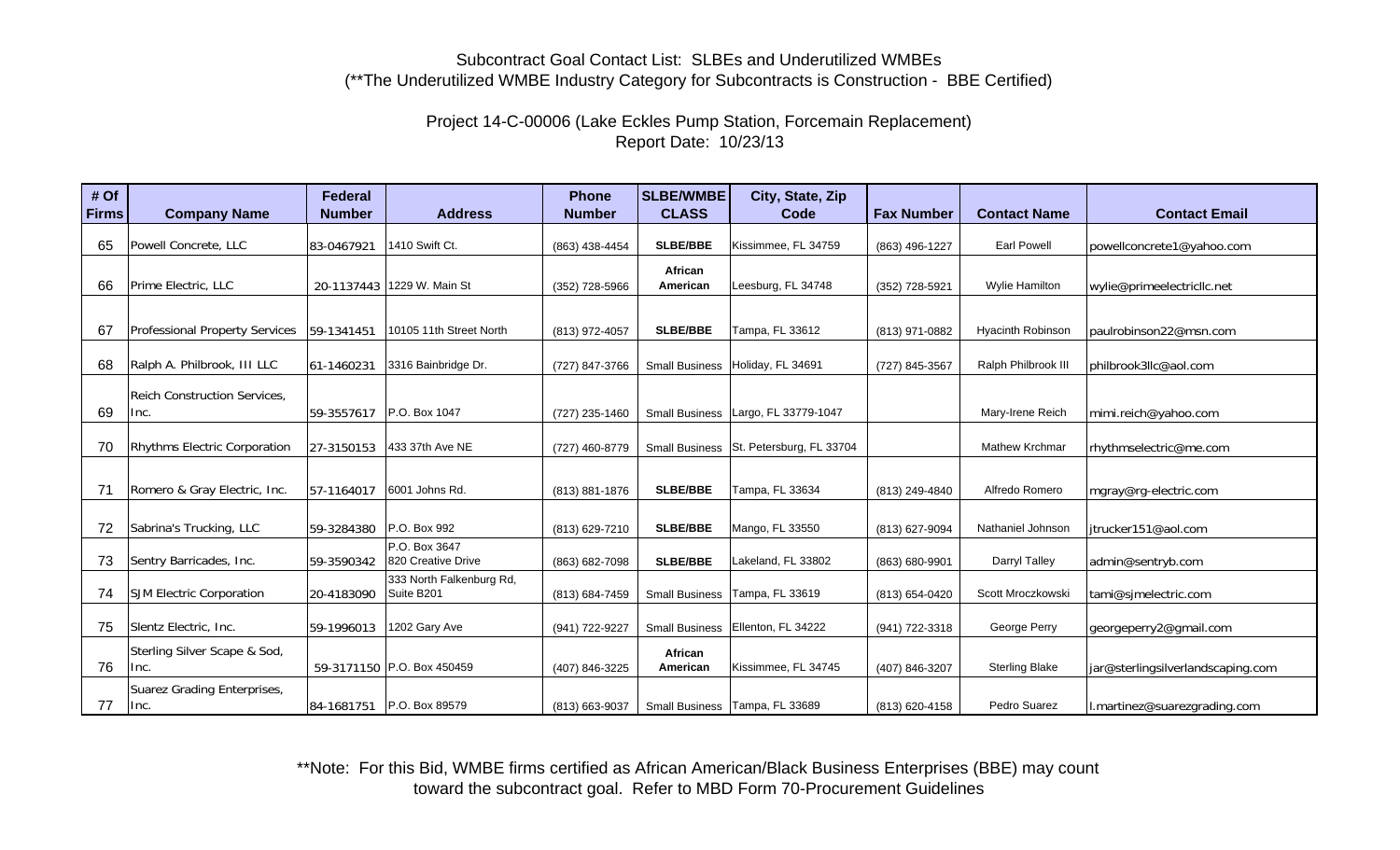# Project 14-C-00006 (Lake Eckles Pump Station, Forcemain Replacement) Report Date: 10/23/13

| # Of         |                                               | <b>Federal</b> |                                             | <b>Phone</b>   | <b>SLBE/WMBE</b>      | City, State, Zip                     |                    |                           |                            |
|--------------|-----------------------------------------------|----------------|---------------------------------------------|----------------|-----------------------|--------------------------------------|--------------------|---------------------------|----------------------------|
| <b>Firms</b> | <b>Company Name</b>                           | <b>Number</b>  | <b>Address</b>                              | <b>Number</b>  | <b>CLASS</b>          | Code                                 | <b>Fax Number</b>  | <b>Contact Name</b>       | <b>Contact Email</b>       |
| 78           | Suca Pipe Supply, Inc.                        | 59-2499571     | P.O. Box 272482                             | (813) 249-7902 | <b>SLBE/BBE</b>       | Tampa, FL 33618                      | (813) 249-7384     | <b>Secedrick McIntyre</b> | slmau44@yahoo.com          |
| 79           | Suca Pipe Supply, Inc. One 26-3669556         |                | 4910 Lowell Road                            | (813) 249-7902 | <b>SLBE/BBE</b>       | Tampa, FL 33624                      | (813) 249-7384     | <b>Ashley McIntyre</b>    | mactwinau1@yahoo.com       |
| 80           | Sunbelt Sod & Grading<br>Company              | 13-4250933     | 819 - 9th St. N.E.                          | (813) 641-9855 |                       | Small Business   Ruskin, FL 33570    | (813) 645-7263     | Lesley Silva              | sunbeltsod@verizon.net     |
| 81           | Sunrise Utility Construction,<br>Inc.         | 59-3034012     | P.O. Box 272293                             | (813) 949-3749 | Woman                 | Tampa, FL 33688-2293                 | (813) 949-0408     | Lisa Nehrboss             | LMNBOSS@AOL.COM            |
| 82           | . Carreno Fill Haulers, Inc.                  | 59-2707257     | 602 Duque Rd.                               | (813) 948-0312 | <b>Small Business</b> | Lutz, FL 33549                       | (813) 948-3313     | Anthony Carreno           | ctcarreno@verizon.net      |
| 83           | Tagarelli Construction, Inc.                  | 59-3339407     | P.O. Box 681                                | (727) 937-6171 | <b>Small Business</b> | Tarpon Springs, FL 34689             | (727) 937-6172     | Michael Tagarelli         | tagarelli@verizon.net      |
| 84           | TAMCO Electric, Inc.                          | 59-1396630     | P.O. Box 579                                | (813) 986-3472 | <b>Small Business</b> | Tampa, FL 33614                      | (813) 986-5979     | <b>Steven Moates</b>      | atrujill@tampabay.rr.com   |
| 85           | Tampa Bay Construction &<br>Engineering, Inc. | 59-3713572     | 10503 Palm Cove Ave                         | (813) 984-9898 | <b>Small Business</b> | Tampa, FL 33647                      | (813) 907-0980     | <b>Ahmad Erchid</b>       | aerchid@tbcei.com          |
| 86           | Tampa Bay Construction Group 26-4797153       |                | 12651 North Dale Mabry Hwy,<br>Suite 272568 | (813) 402-8827 | <b>Small Business</b> | Tampa, FL 33688                      | (813) 388-4554     | Joy lurato                | get-it-done@mytbcgroup.com |
| 87           | Terrell Industries, Inc.                      | 65-0530148     | 2067 1st Avenue N                           | (727) 823-4424 | <b>SLBE/BBE</b>       | St. Petersburg, FL 33713             | (727) 823-3977     | <b>Grady Terrell</b>      | gterrell@verizon.net       |
| 88           | TNT Environmental, LLC                        | 26-3864129     | 17852 Pine Knoll Drive                      | (352) 567-1822 |                       | Small Business   Dade City, FL 33523 | $(352) 567 - 5817$ | Christopher Leibereid     | tntenvironmental@gmail.com |
| 89           | Velez Concrete Construction,<br>Inc.          | 83-0373603     | 3926 E. Eden Roc Circle                     | (813) 493-4762 |                       | Small Business   Tampa, FL 33634     | (813) 882-3455     | John Velez                | velezconcrete@verizon.net  |
| 90           | Velocity Construction, Inc.                   | 74-3082984     | 1320 E. 137th Ave                           | (813) 624-2117 | <b>Small Business</b> | Tampa, FL 33613                      | (800) 807-0314     | William Connor            | bconnor@tampabay.rr.com    |
| 91           | Xeye Incorporated                             |                | 59-3664420 3035 Powers Ave., Suite 4        | (904) 714-2100 | African<br>American   | Jacksonville, FL 32207               | (904) 714-7051     | Joseph Hutchinson         | xeyeinc@gmail.com          |